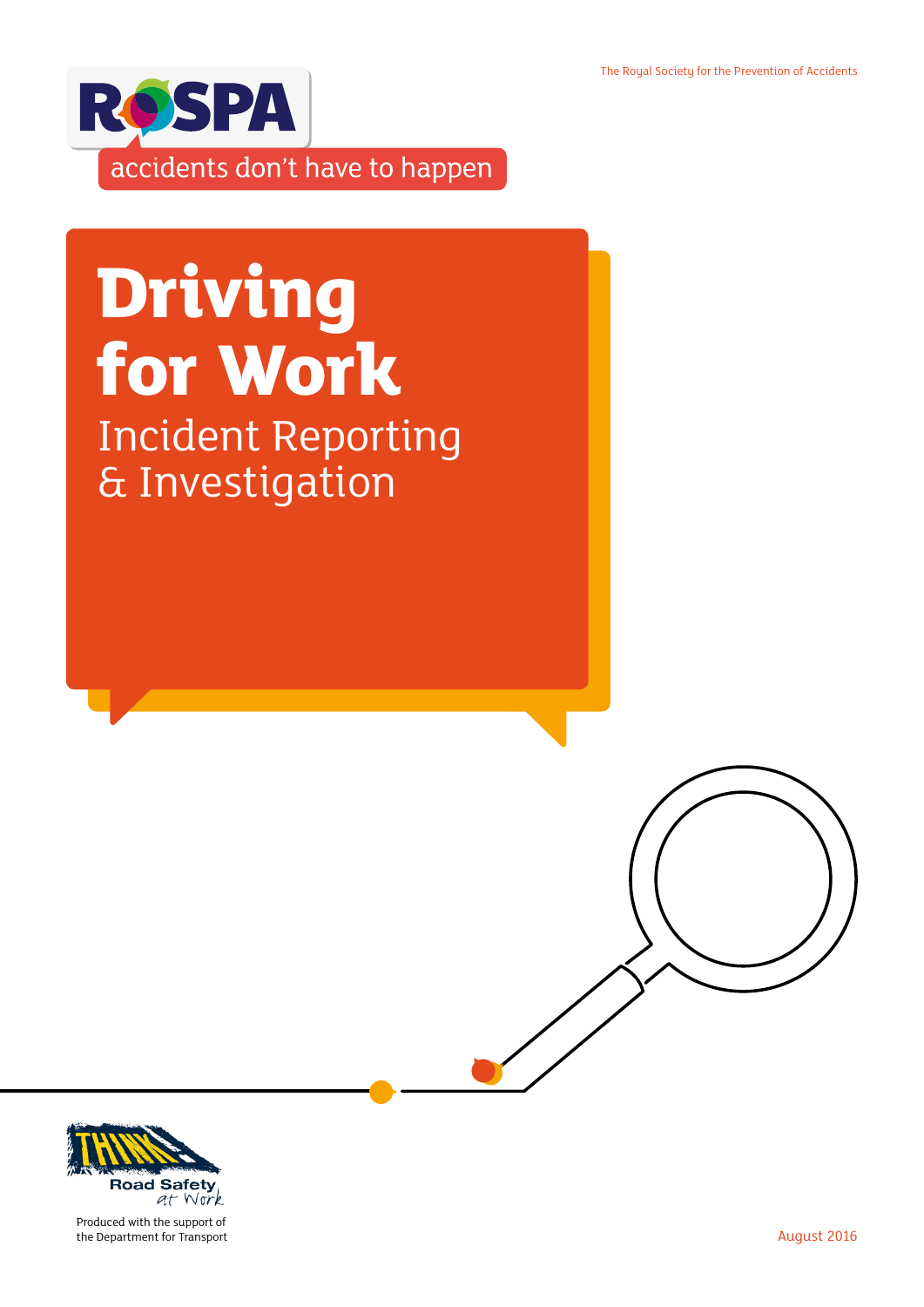## **Introduction**



HSE '[Driving at Work'](http://www.hse.gov.uk/pubns/indg382.pdf ) Guidelines state that "health and safety law applies to on-the-road work activities and the risks should be effectively managed within a health and safety system."

Therefore, employers must conduct suitable risk assessments and put in place all 'reasonably practicable' measures to ensure that work related journeys are safe, staff are fit and are competent to drive safely and the vehicles used are fit for purpose and in a safe condition. A key component of a risk management system is a comprehensive accident and incident reporting and investigation policy and procedure that is designed to:

- Ensure work-related road accidents, incidents and near misses are reported and recorded
- Identifu their immediate and underluing causes
- Enable lessons to be learned and shared throughout the organisation
- Implement measures to reduce the likelihood of similar accidents or incidents occurring again

Ultimately, this will help to reduce the number of accidents and incidents, and their consequences.

Accidents are very costly in human and financial terms but, if investigated correctly, they also represent highly valuable safety learning opportunities. However, many factors can compromise good investigations, such as:

- Only concentrating on immediate causes and not underlying root causes
- A lack of understanding and skill by investigators
- Not using structured methods to integrate evidence
- A tendency to only seek to attribute blame
- Only seeking evidence that satisfies preconceptions and stopping the investigation too soon
- Failure to gather all the evidence (particularly poor interviewing techniques)
- Fear of recrimination and traumatised victims and witnesses inhibiting openness
- Not scaling investigations to the seriousness or learning potential of the accident or incident (investigating everything in the same way)
- Poor communication of lessons learned
- Failure to implement recommendations from the investigation

Therefore, organisations need to have a structured, methodical approach to accident, incident and near miss reporting and investigation, with the right policies, procedures and equipment in place to be ready and able to conduct thorough investigations, with staff who are appropriately trained to do so.

This guide gives simple advice on developing and implementing approaches to incident and accident reporting and investigation to enable organisations to learn appropriate lessons from their experiences.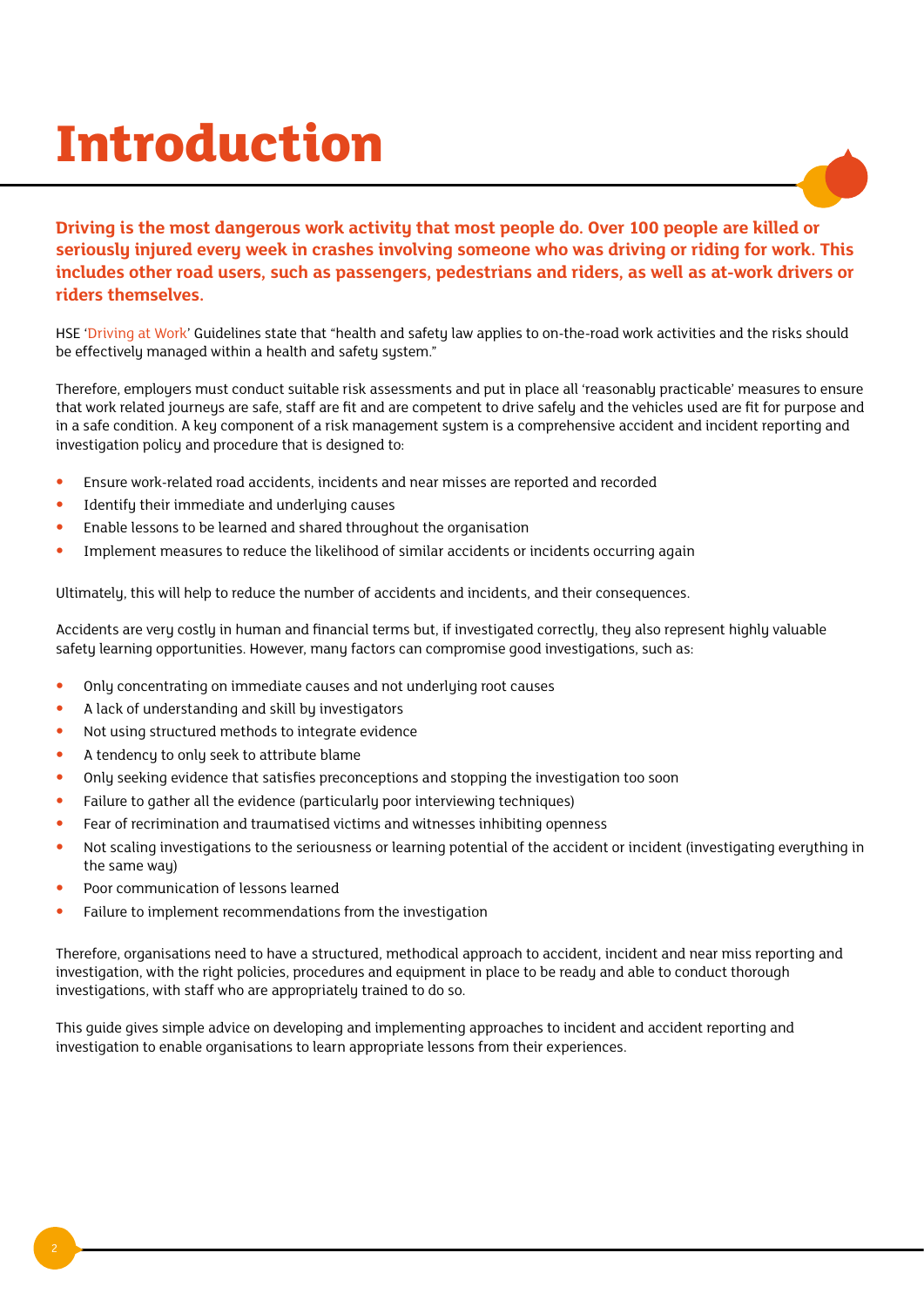# **The Ability to Investigate**

## **Review Your Organisational Readiness to Investigate**

Accidents happen suddenly and without warning, so managing their consequences and learning from them requires the ability to act quickly and efficiently so that learning opportunities are not missed. The worst time to discover whether your organisation is ready and able to investigate is in the immediate aftermath of an accident.

To review your organisation's readiness to investigate accidents, consider how well it coped with some of its previous accidents and incidents. If possible, run drills and rehearsals to test investigation response and capability.

## **Review Your Approach to Accident Investigation**

Organisations need well thought out and rehearsed processes for responding to accidents, incidents and near misses effectively, especially in the early stages.

Each organisation needs to develop approaches to investigation that work best for it, bearing in mind that the essence of good investigation is to:

- 1. Gather evidence from physical sources, documentation and witness interviews
- 2. Integrate the evidence to create and test hypotheses (seeking more evidence where necessary)
- 3. Reach conclusions, make recommendations and communicate and implement any necessary improvements



## **Liaise with Your Insurer or Broker and Lease Company**

Your insurer, broker and/or lease vehicle company should be able to provide advice on producing and implementing an accident investigation policy and procedure. They may also be able to advise how best to manage the data gathered about fleet use, accidents, incidents and near misses and how to use it to inform your risk management.

Accidents and incidents (and near misses if agreed) need to be reported promptly to the organisation's insurers and lease vehicle company. They will have procedures which drivers must follow for reporting accidents or incidents involving vehicles, and for arranging repairs or replacements.

## **Set a Clear Reporting and Investigation Policy**

Set a clear, written policy that states:

- All work-related road accidents, incidents and near misses (including damage-only ones and ones involving privately owned vehicles when they are used for work) must be reported to a line manager or other nominated manager
- All work-related road accidents, incidents and near misses (including damage-only ones and ones involving privately owned vehicles when they are used for work) will be investigated to establish how and why they occurred and to learn how to prevent them in the future. The organisation's accident reporting and investigation procedure will be implemented and must be followed by all staff and managers involved.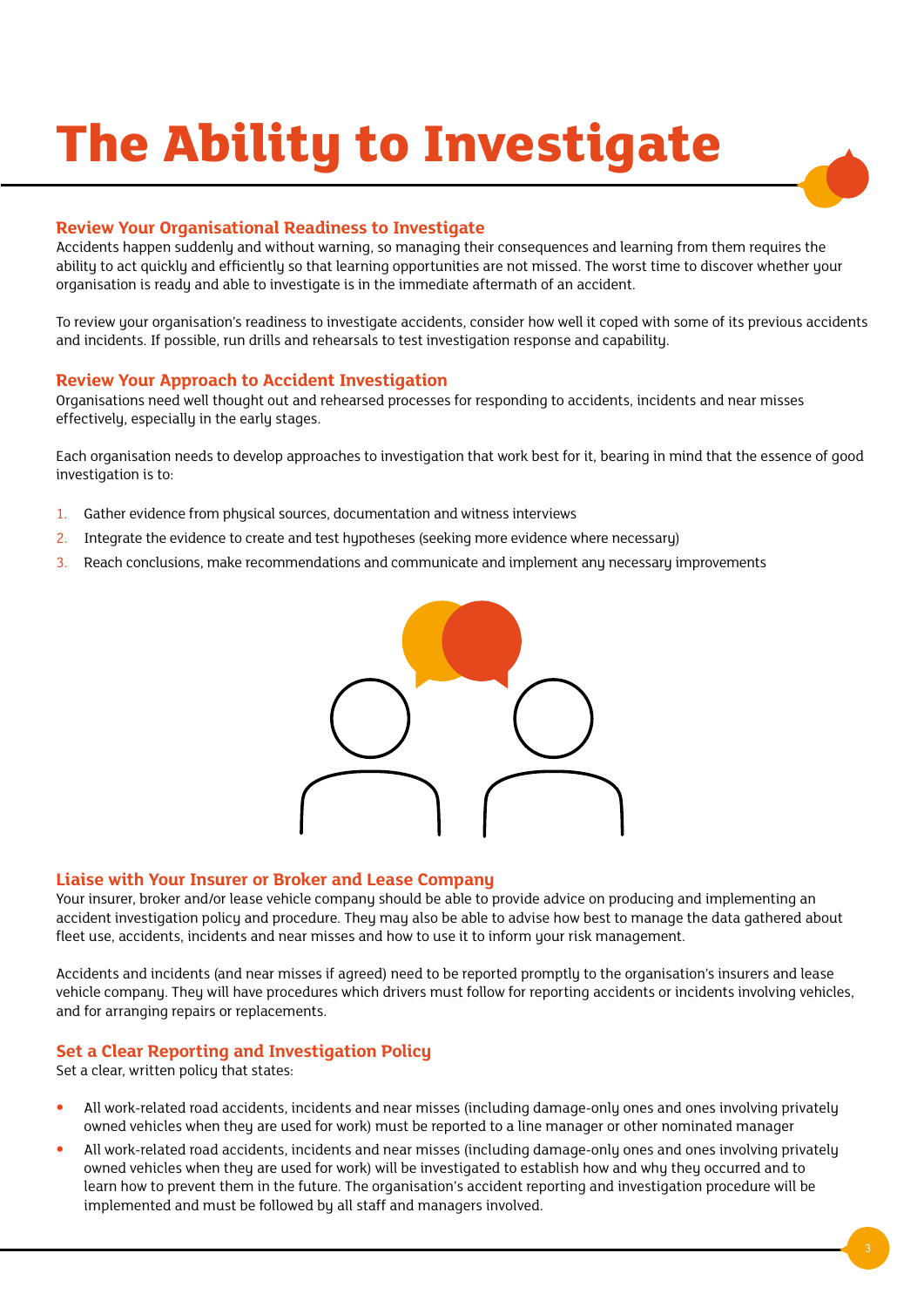## **Define Terms**

Define the terms "accident", "incident" and "near miss" in the policy so that everyone in the organisation understands what they mean and when the policy and procedure applies. For example:

#### Accident

An event that resulted in personal injury to a staff member or another person, or resulted in property damage, categorised according to severity: 'Fatal' (at least one person killed), 'Major' (at least one person needs medical treatment, significant vehicle damage), 'Serious' (someone requires first aid, moderate vehicle damage) or 'Minor' (minor vehicle damage).



#### Incident

A dangerous occurrence that breached the organisation's driving for work policy or safe driving practice (eg, the Highway Code). This could include a motoring offence, especially where a member of staff receives penalty points or a conviction, complaints about an individual's driving, or data from in-vehicle telematics.

#### Near Miss

A dangerous occurrence that had the potential to result in personal injury to a staff member or another person, or to result in property damage.

## **Define Roles and Responsibilities**

It's important that all staff and mangers understand their responsibilities to report, record and investigate accidents, incidents and near misses. For example:

**Drivers and riders** must report any work-related road accident, incident or near miss in which they are involved, or which they witness, according to the organisation's reporting procedures. They must co-operate with the organisation's reporting and investigation procedures and implement any identified corrective actions.

**Line Managers** must implement any immediate post accident, incident or near miss procedures, and record all work-related road accidents, incidents and near misses, according to the organisation's reporting procedures. They must escalate the investigation to the appropriate senior manager or Department, according to the organisation's procedures, co-operate with the organisation's investigation, communicate any lessons learned from the investigation to their staff and implement any recommendations.

**Nominated Senior Managers** must implement any post accident, incident or near miss procedures to ensure that the appropriate level of investigation is conducted and recorded, according to the organisation's procedures. They must ensure that the investigation's conclusions and recommendations are shared throughout the organisation and all identified corrective actions are implemented and recorded.

**Directors** must ensure that all staff and managers understand the organisation's work-related road accident reporting and investigation policy and follow its procedures. They should ensure that work-related road accidents, incidents and near misses are recorded in a way that allows the company to analyse the data and use it to regularly review the organisation's performance, and to set key performance indicators and targets.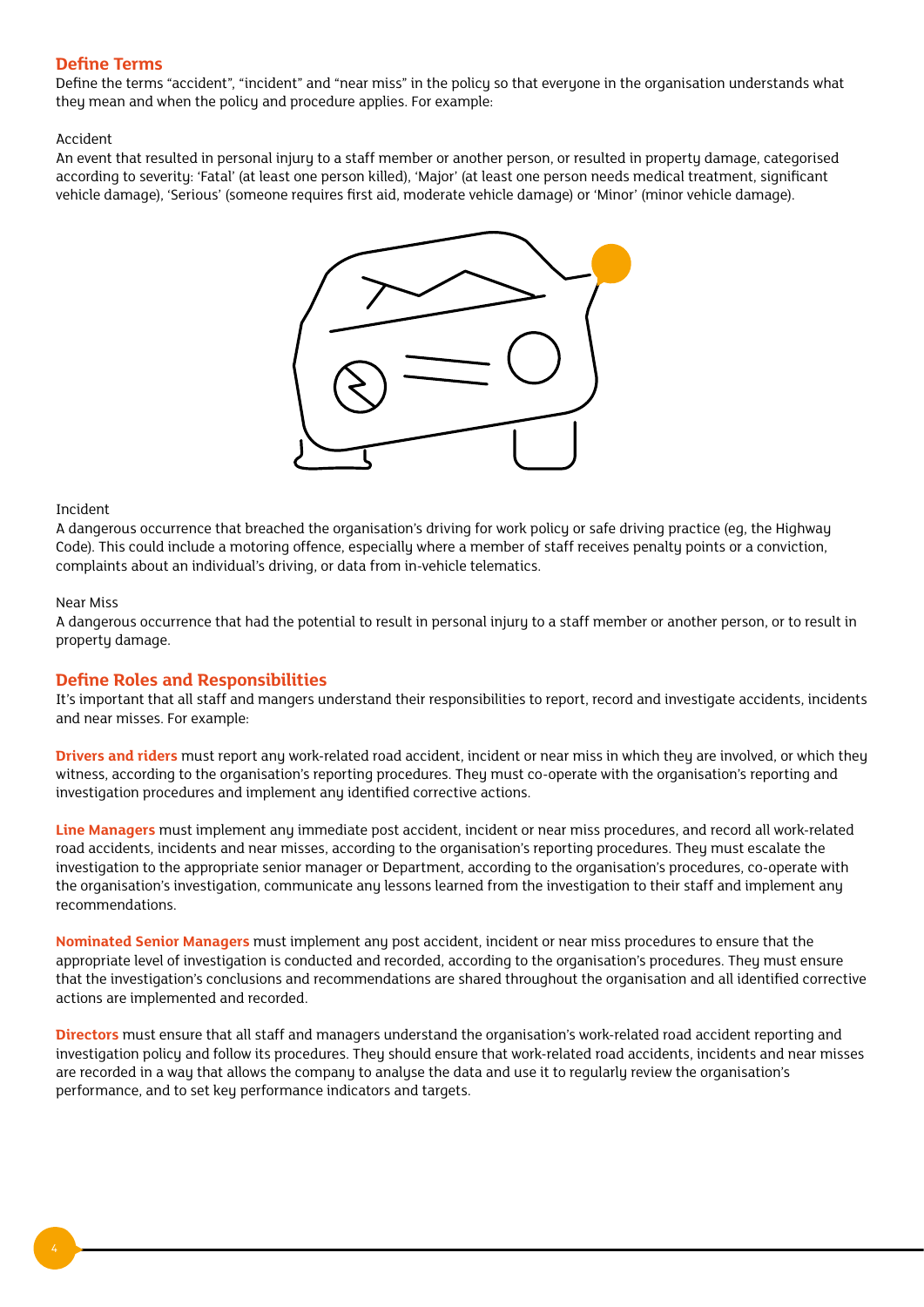## **Adopt a Manager-Led, Team-Based Approach**

A team approach to investigation (led by a senior manager but involving other managers, HR, safety rep etc) will help to ensure the investigation is accurate and comprehensive, and that lessons learned are identified and implemented.

A nominated senior manager or director should be responsible for signing off the findings and recommendations of an investigation.

Team based investigations can also help to involve a wider range of people in the organisation's safety management and create champions for any resulting changes.



## **Be Clear About the Purpose of the Investigation**

When investigating road crashes the focus must be on all relevant underlying factors, including the driver (fitness, training, etc), the vehicle (condition, maintenance), the journey and working practices, as well as on what happened in the last few seconds before the crash.

The purpose is not just to seek evidence of breaches of duty, or to seek evidence to defend claims. Therefore, it is important that the organisation's directors are in overall charge of the process and make it clear that the prime purpose is to fully understand why preventive arrangements did not work or were inadequate, so that lessons can be learned to prevent the incident happening again.

## **Produce a Clear Accident Reporting and Investigation Procedure**

A clear, detailed accident reporting and investigation procedure that all staff and managers must follow is essential. In essence, investigation is about developing a full understanding of:

- What happened?
- When and where?
- How?
- Why?
- To whom and with what consequences?

The procedure should set out:

- When an accident, incident or near miss needs to be reported
- Who should report it, who to (internal and external) and how
- The timescales within which it must be reported
- The roles and responsibilities of the staff and managers involved
- How the procedure works with the organisation's HR policies, including its disciplinary policy.
- How the level of investigation is decided (safety significance, learning potential) and who decides
- The initial response to an accident or incident (including emergency action)
- The nature of the investigation and the resources that will be devoted to it
- The evidence (physical, witness interviews, documentation, etc) to be gathered and how
- How the evidence will be analysed and integrated (putting the facts together)
- The Departments and Managers who should be kept informed (eg HR)
- How the investigation, its conclusions and recommendations will be recorded
- Who will write the final report, and who will review and sign off the final report
- Who will implement the recommendations that result from the investigation, and how
- Who will ensure that the conclusions and recommendations are shared throughout the organisation so that lessons are learned, and how
- Who will check and review that the conclusions and recommendations have been implemented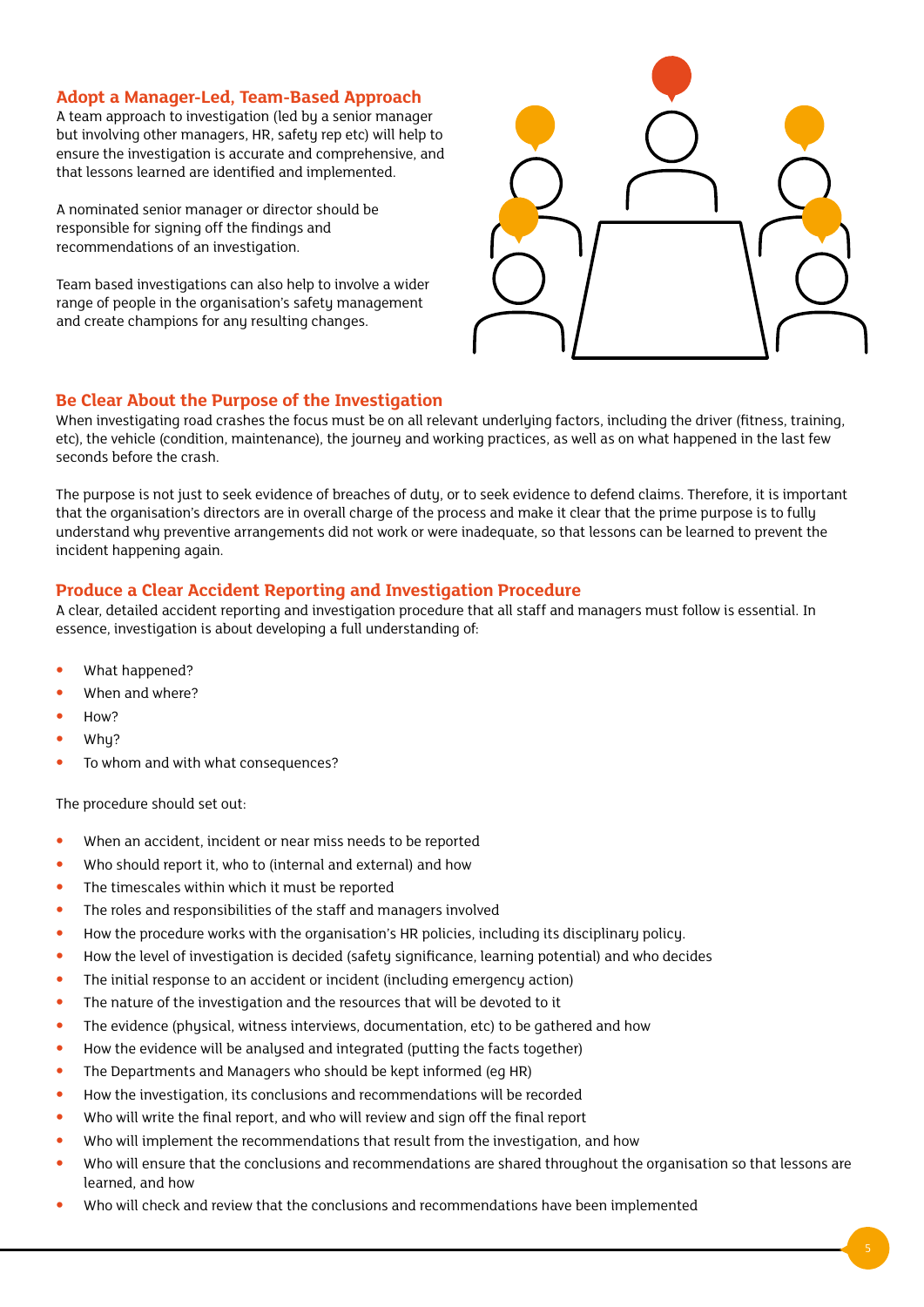## **Include Grey Fleet**

The policy and procedures should apply to staff who drive their own personal vehicle for work.

#### **Include Near Misses**

Investigating near misses can bring most of the benefits of accident investigation without the consequences. To maximise 'near miss' reporting, introduce a 'no blame' reporting policy which makes it clear that the purpose is to learn from near miss experiences and not to penalise those involved.

#### **Train Staff**

All drivers and riders should be trained in accident, incident or near miss reporting. They should know what they should report, who to, by when and how.

All managers responsible for recording accidents, incidents or near misses should be trained in the company's policy and procedures, especially on how to record and report, when and how to escalate, how to analyse data and trends.

Managers who are responsible for investigating accidents, incidents or near misses should be trained in accident and incident investigation. This should include:

- The organisation's accident reporting and investigation policy and procedures
- The organisation's health and safety, and driving for work, policies and procedures
- Gathering and recording evidence
- Interview techniques
- Root cause Analysis

Staff who are involved in visiting an on-road accident site should receive training for this purpose that includes the need to liaise with, and follow the instructions of, police officers at the scene, and managing the risks from traffic at the scene.



## **Engage Staff**

Recruitment, induction, training, staff appraisals and regular internal communications to drivers, and their line managers should include the organisation's accident and incident reporting and investigation procedures. Lessons from the results of accident/near miss investigations should always be available as part of periodic performance review.

The Investigation policy and procedure should be consulted on with safety reps and clearly explained in driver training programmes, driver handbooks and other staff communications.

## **Provide a Driver's Accident/Incident Information Pack**

It's essential that drivers know what they should do in the event of an accident. Provide an Accident/Incident Information Pack to be kept in the vehicle, which drivers should complete and return to their line manager. This should include:

- Taking immediate action (making the scene safe, helping any casualties, calling the emergency services if necessary and waiting at the scene until they have taken all the details)
- Reporting the collision to the Police within 24 hours if names are not exchanged
- Obtaining the names and addresses of witnesses at the scene.
- Notifying the line manager or other nominated person within the required timescale.
- Completing the organisation's accident/incident report form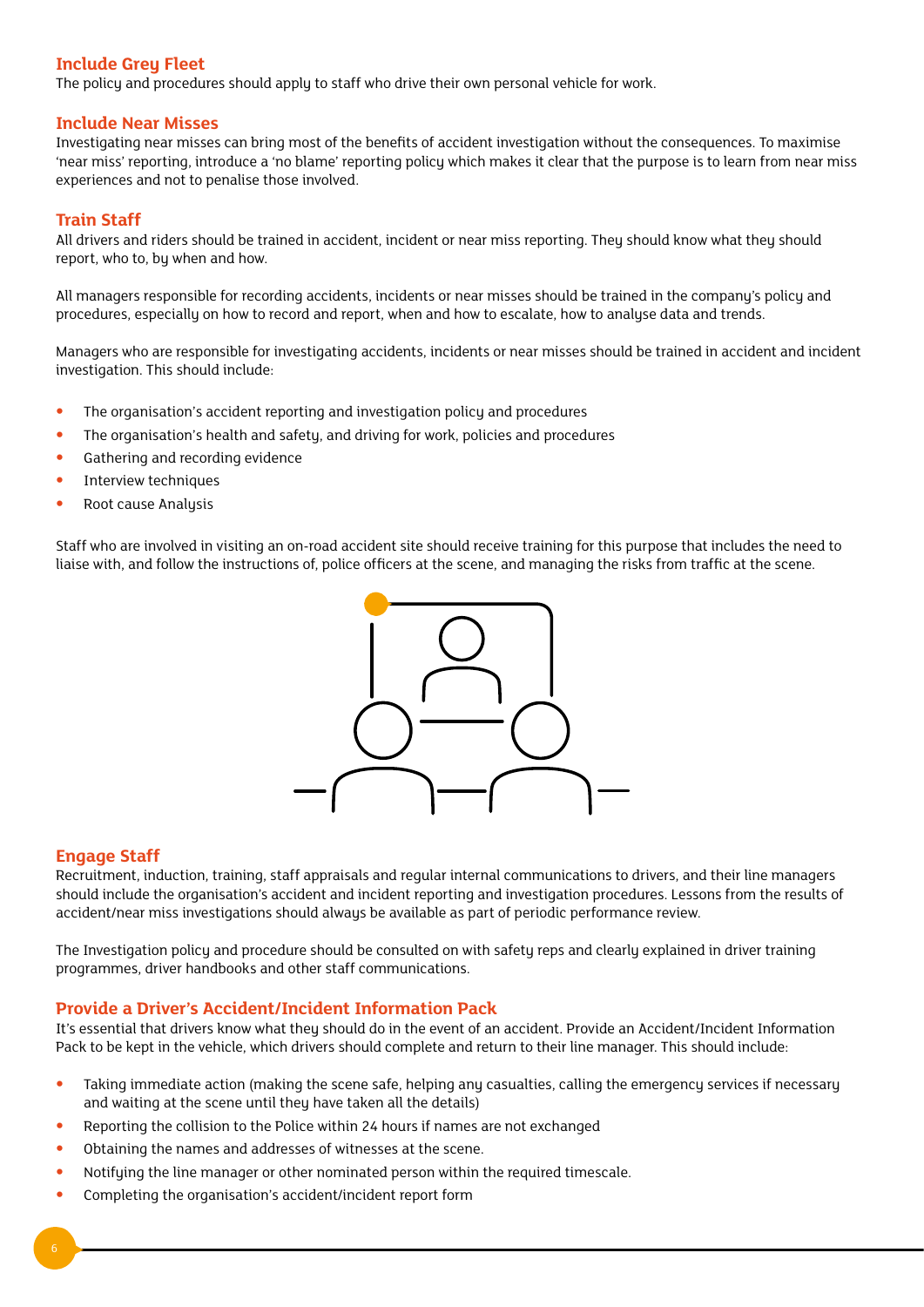Draw up a list of the information drivers should collect as soon as possible after the accident or incident, and provide a simple form to help drivers record the required information. This should include:

- Date, time, place
- Purpose of journey
- Starting time
- Environmental conditions (visibility, road surface condition etc)
- Exact location (with reference to a fixed point)
- Sketch or a photograph of the accident scene
- Position and direction of travel of vehicles and other parties
- A brief account of what happened using clear language
- Registration number, model and colour of other vehicle(s)
- Other driver's name and address and contact details
- Other party's insurance company details
- Damage to driver's and other vehicle(s) and/or property
- Injury to driver and/or passenger
- Injuries to other parties
- Names and addresses of any witnesses
- Any other relevant factors such as personal health, stress, fatigue etc

The information should be entered into the organisation's recording system for analysis.

#### **Monitor and Analyse Data**

Ensure that relevant data and information is recorded so that it can be monitored and analysed to identify and measure trends and key risks. Use the analysis to set key performance indicators and targets.

In addition, conduct regular audits to ensure the correct lessons are being learned and a true picture of incident profile is obtained.

Managers should monitor and evaluate their accident investigation policies and practices to ensure that they are working effectively. Advice on evaluation is available in "[How to Evaluate Managing Occupational Road Risk: A guide for employers"](http://www.rospa.com/rospaweb/docs/advice-services/road-safety/employers/morr-evaluation-guide.pdf).



#### **Benchmark Your Performance**

The free Fleet Safety Benchmarking Tool at [fleetsafetybenchmarking.net](http://www.fleetsafetybenchmarking.net) can be used to compare your organisation against others. Once completed, it automatically provides a personalised report with feedback on the results. Benchmarking is an effective way of improving work-related road safety, identifying good practices and generating cost saving opportunities. It also supports compliance with legal requirements and standards such as ISO39001.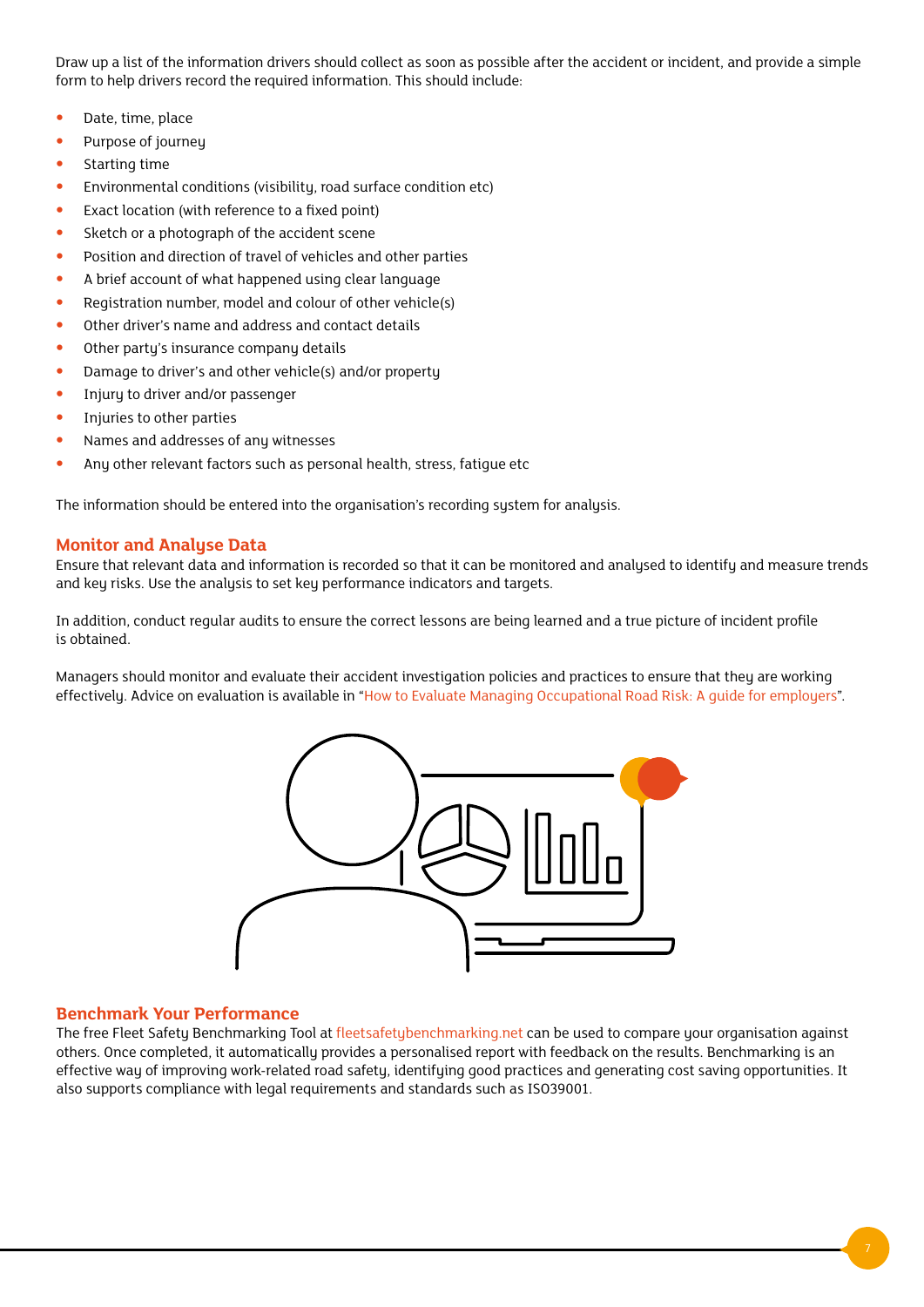# **The Investigation Process**

## **Detailed advice is provided in the publications listed under "Further Advice". A summary of the main aspects of the investigation process is below.**

## **Adopt a Proportionate Approach**

It is not possible, nor is it a good use of resources, to investigate every accident, incident or near miss in the same way. The level and depth of any particular investigation should be proportionate to the seriousness of the event (injury severity, etc) but also to the learning opportunities it presents.

However, try not to relegate all near misses or damage-injury events to just a cursory recording process. Periodically select some for in-depth team based investigation. This will allow lessons to be learned before people are hurt and in circumstances (no prospect of claims, prosecutions or disciplinary action) that usually make investigation and witness interviewing much easier.

## **Initial Response**

For work-related road accidents, especially if someone has been injured, the organisation will need to liaise with the police. Arrangements need to be agreed to ensure cooperation, effectiveness of both sets of investigations and to optimise resources (e.g. sharing non-confidential evidence such as photographs).

An early review of the event is necessary to capture the circumstances and to decide on the remit and the resources required for the main investigation.

If the initial investigation suggests there is an urgent safety problem or failure that may have implications elsewhere, others need to be made aware and provided with accurate information. Enforcers such as the HSE or trade associations, for example, may need to post alerts for other businesses.

For other lower level events the organisation should ensure that the appropriate lead investigator and support team is selected.

## **Gather Evidence**

Good evidence gathering, preservation and recording are the foundations of good investigation. This should begin as soon as possible and be systematically recorded. The process needs to be well structured, setting out how the evidence was obtained, what is known and what is not known.

Establish protocols for gathering, disseminating and securely storing evidence, including:

- Photographs and film images
- Diagrams and sketches
- Witness statements
- Personal injury details
- Documents (eg, risk assessments; permit-to-drive, driving licence checks, vehicle maintenance and service records, journey schedules, hours worked, driver training and re-training records, refresher training, e-learning, briefings, minutes of meetings)
- Relevant communications, such as voicemail messages and emails
- Records of relevant precursor events, such as near misses
- Observations from routine inspection reports or findings noted in periodic monitoring and/or audit reports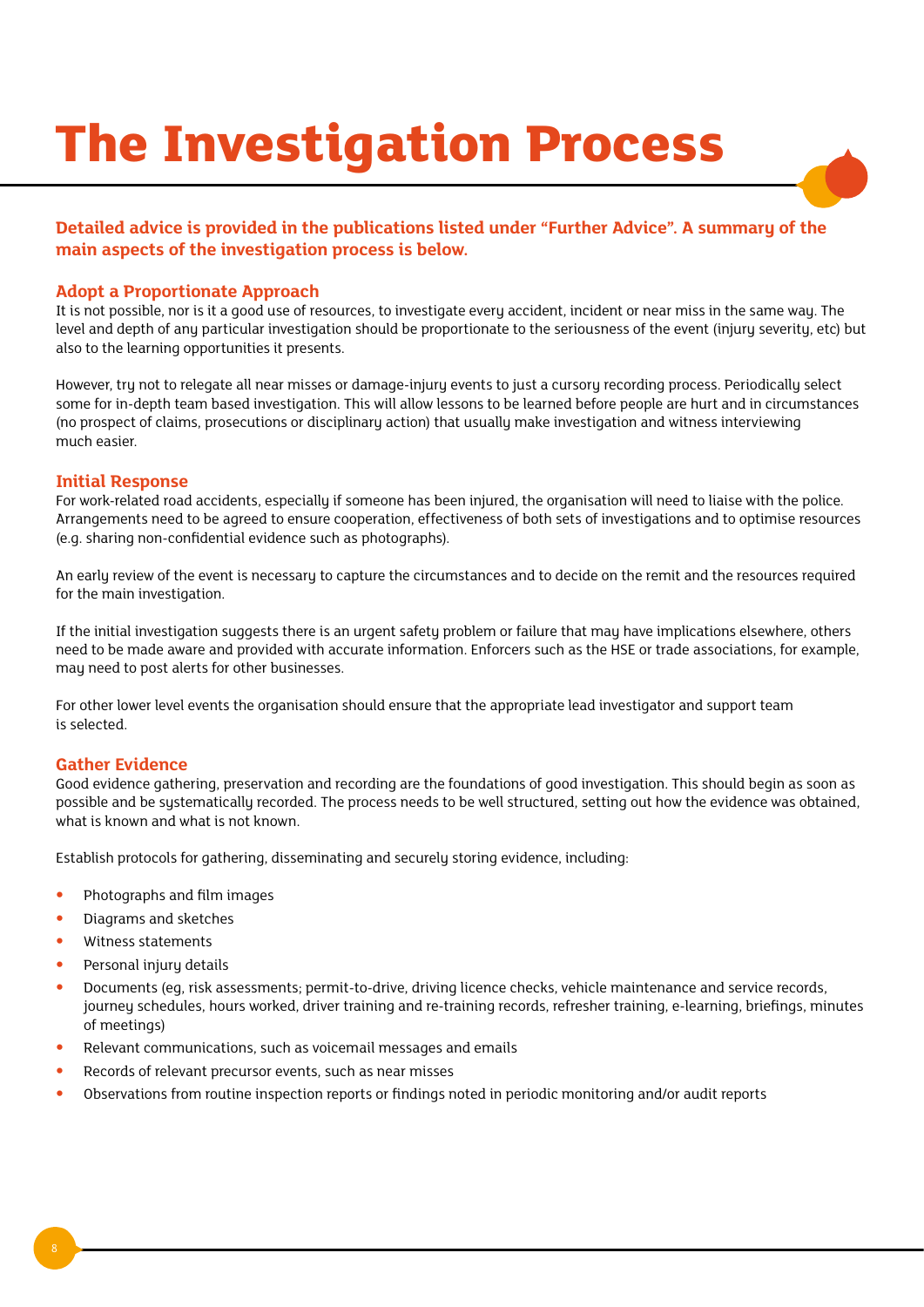#### **Witnesses**

Witnesses should be identified and interviewed as soon as possible after the event, with accurate records kept. They should be informed how their statement may be used in any HR or disciplinary process.

Investigators should be trained in witness interview techniques, and to anticipate difficult situations and interviewees who may be unwilling to talk or distressed.



## **Telematics**

Telematics can be very helpful in accident and incident investigations because the data provides an accurate and objective picture of what happened. This often means that investigations are quicker, easier and less expensive to conduct, and the conclusions are more accurate and reliable. It can also help to ensure that accidents and incidents are recorded, with less reliance on staff and witness reports.

## **Adopt a Structured Approach**

Bring the evidence together in a systematic and structured way, including creating a basic timeline, to help the team answer, with reasonable certainty, what happened, where, when, to whom and how, with what results and why. There are a number of different approaches to structuring underlying causes, each with its own training requirements, including:

- STEP (Sequentially Timed Events Plotting)
- AcciMap
- Fish-bone diagrams
- Fault tree analysis
- SCAT (Systematic Cause Analysis Technique)
- MTO Analusis Accident investigation
- ECFA (Events and Conditional Factors Analysis)

Any work-related road accident, incident or near miss will have multiple causes, which can be divided into 'immediate' and 'underlying' causes. To consider all the 'causes' leading up to an accident, work backwards from the moment of the accident through the history of the potential causes that eventually led to it. It is useful to keep asking 'why' in order to identify underlying causes as there may be contributory factors relating to the individual, their vehicle, job and/or the organisation which helped to create unsafe working conditions.

The important thing is to find out not just what happened in the last few seconds or minutes before the crash or incident, but what was happening (or not happening) in the hours, days, weeks or months beforehand. For example, the immediate cause of a collision may be a driver exceeding the speed limit. The underlying causes may include a poor driving schedule that didn't allow sufficient time for the journey, pressure to meet deadlines, the driver's attitude to speeding, a high-powered sporty car, insufficient driver training and so on.

Developing a fuller understanding of human error (slips, lapses, mistakes, violations and combinations of these) is essential to help investigators understand the range of underlying causes that can contribute to unsafe acts and unsafe conditions. This will enable investigators to develop more robust recommendations for managing and mitigating the likelihood of accidents occurring in the future. Addressing underlying causes that are further back in the organisation's processes, such as a lack of proper journey planning, is likely to have the biggest impact on preventing future accidents. The focus should be on the journey, the vehicle and the organisation's policy and procedures, as well as on the driver.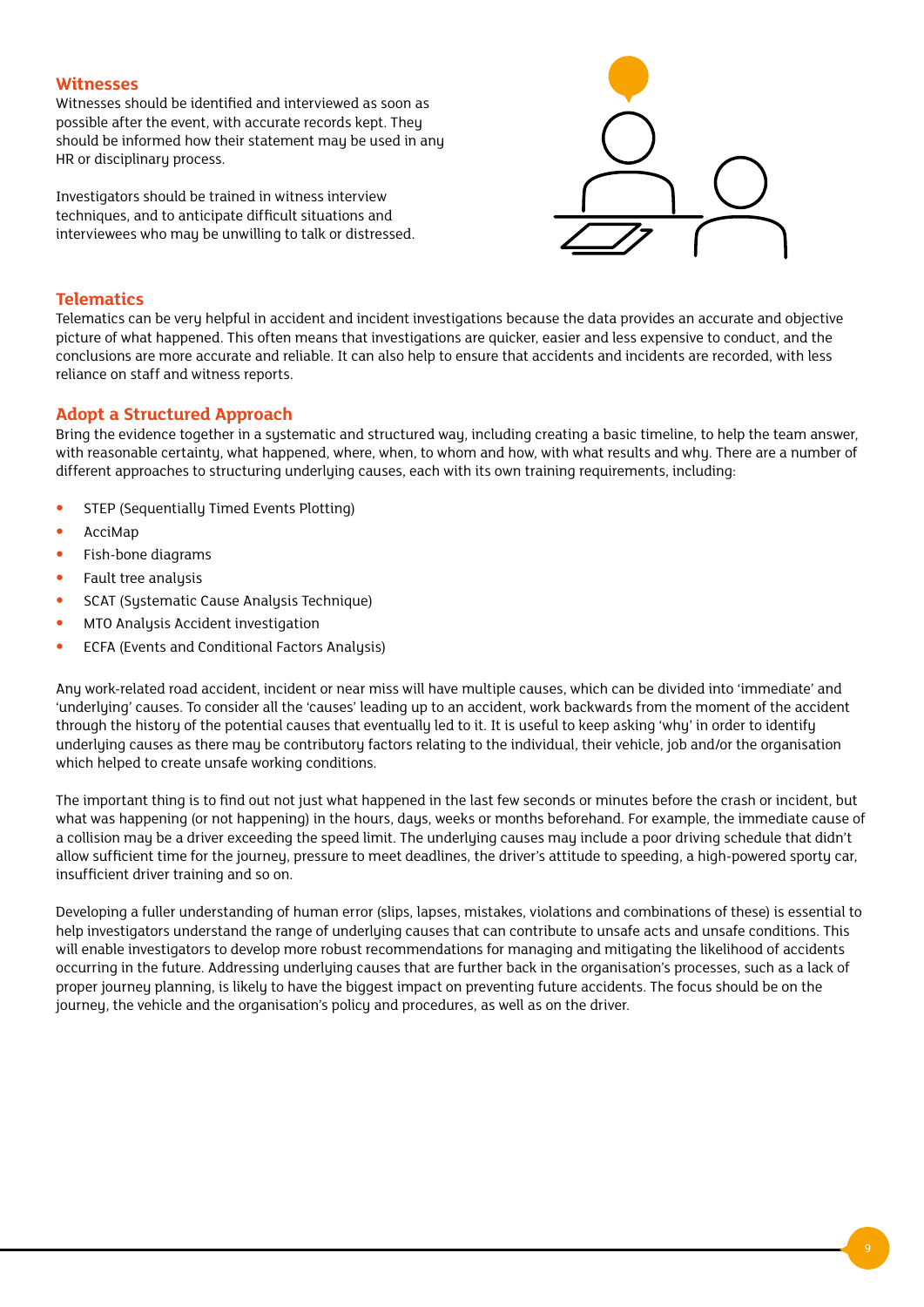## **Produce Recommendations**

The investigation should establish whether driver behaviour, the driving task, the vehicle, the environment and/or the organisation's working practices and culture contributed to the crash, and what (if any) action could be taken to prevent repeat occurrences.

It is likely that there will be a number of causes of a work-related road crash, so the recommendations will need to address each of these. They can be prioritised according to the ERICA hierarchy of Eliminate, Reduce, Isolate, Control and Adapt. It's important to be clear about who is expected to take action, and how, to implement the recommendations.

Recommendations should be proportionate, and may need to be supported by a cost benefit analysis.

Recommended actions should be risk assessed to ensure that they do not create any new, unintended consequences.

#### **Produce the Investigation Report**

The purpose of the investigation report is to report accurately on the accident and its causes and to make recommendations to improve safety. The report should be clear, easy to read, factual and address the remit of the investigation.

A suggested report structure is:

- 1. Executive summary, including the date, time and location of the event, a brief description of it; the investigation's finding and recommendations
- 2. Introduction, terms of reference, methods, etc,
- 3. Evidence, e.g. photographs, documents and interviews
- 4. Summary of events, e.g, timeline
- 5. Factors for consideration (human, vehicle, journey, environmental and management)
- 6. Conclusions, including immediate and underlying causes
- 7. Recommendations and actions
- 8. Appendices (eg Diagrams, plans, maps and photographs)



Be aware of the need to protect the personal information of the people and witnesses involved, especially if the report may be seen by anyone outside the organisation.

## **Implement the Recommendations**

All agreed recommendations must be recorded, implemented and monitored to ensure that they are achieving their purpose.

## **Share the Lessons Learned**

The findings of an investigation and the recommendations for action to prevent it happening again should be shared with all staff, for example, through internal communications such as the staff intranet, notice-boards, house magazines etc. Sharing with other businesses can also be useful.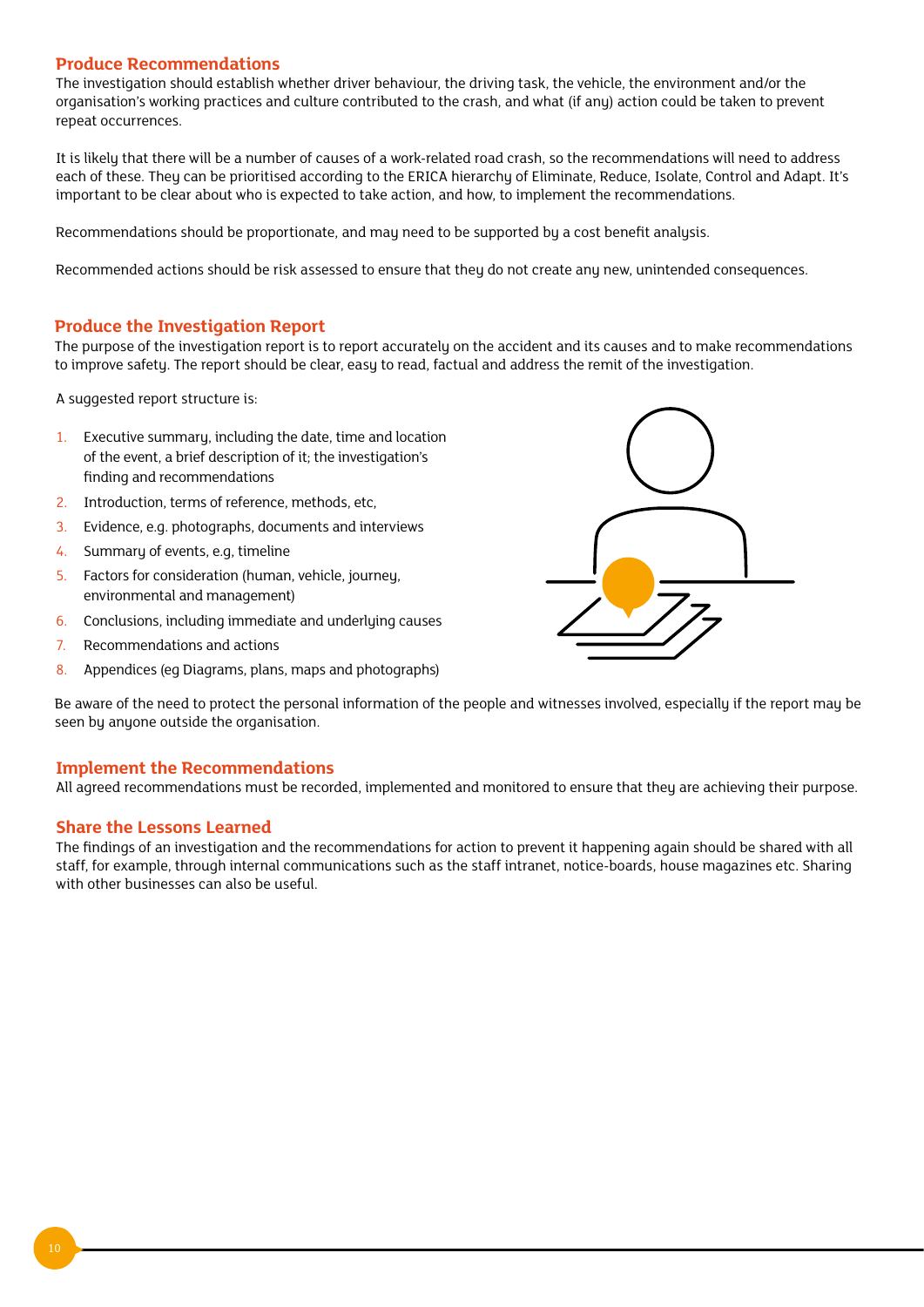## **Further Advice**

**[Department for Transport \(DfT\)](http://www.dft.gov.uk/)**

**[Driving at Work](http://www.hse.gov.uk/pubns/indg382.pdf)** (HSE Guide INDG 382) **[Investigating accidents and incidents](http://www.hse.gov.uk/pubns/priced/hsg245.pdf)** (HSE Guide SG 245) **[Human factors in accident investigations](http://www.hse.gov.uk/humanfactors/topics/investigation.htm)** (HSE Website) **[Investigating accidents and incidents](http://www.hse.gov.uk/managing/delivering/check/investigating-accidents-incidents.htm)** (HSE Website) **[Work Related Road Safety](http://www.hse.gov.uk/roadsafety/index.htm)** (HSE Website) **[Root causes analysis: Literature review](http://www.hse.gov.uk/research/crr_pdf/2001/crr01325.pdf)** (HSE Guide) **[Learning How to Learn From Accidents](http://www.rospa.com/rospaweb/docs/advice-services/occupational-safety/noshc/learning-how-to-learn-from-accidents.pdf)** (RoSPA Guide) **[Learning from Safety Failure](http://www.rospa.com/occupational-safety/advice/safety-failure/)** (RoSPA Website) **[Defining Operational Readiness to Investigate](http://www.nri.eu.com/WP1.pdf)** (Noordwijk Risk Initiative Foundation and RoSPA) **[RSSB Investigation Guidance: PART 3 Practical support for accident investigators](http://www.rssb.co.uk/Library/improving-industry-performance/2014-guidance-accident-investigationg-guidance-part-3.pdf)** (RSSB Guide) **[Fleet Safety Benchmarking Tool](http://www.fleetsafetybenchmarking.net/) [Events and Conditional Factors Analysis - ECFA+](http://www.nri.eu.com/ecfa.html)** (Noordwijk Risk Initiative Foundation) **[Occupational Road Safety Alliance](http://www.orsa.org.uk/)** (ORSA) **[RoSPA Driving for Work Guides](http://www.rospa.com/road-safety/resources/free/employers/) [RoSPA Vehicle Safety](http://www.rospa.com/road-safety/advice/vehicles/) [Scottish Occupational Road Safety Alliance \(SCORSA\)](http://www.scorsa.org.uk/) [Highway Code](https://www.gov.uk/highway-code)**